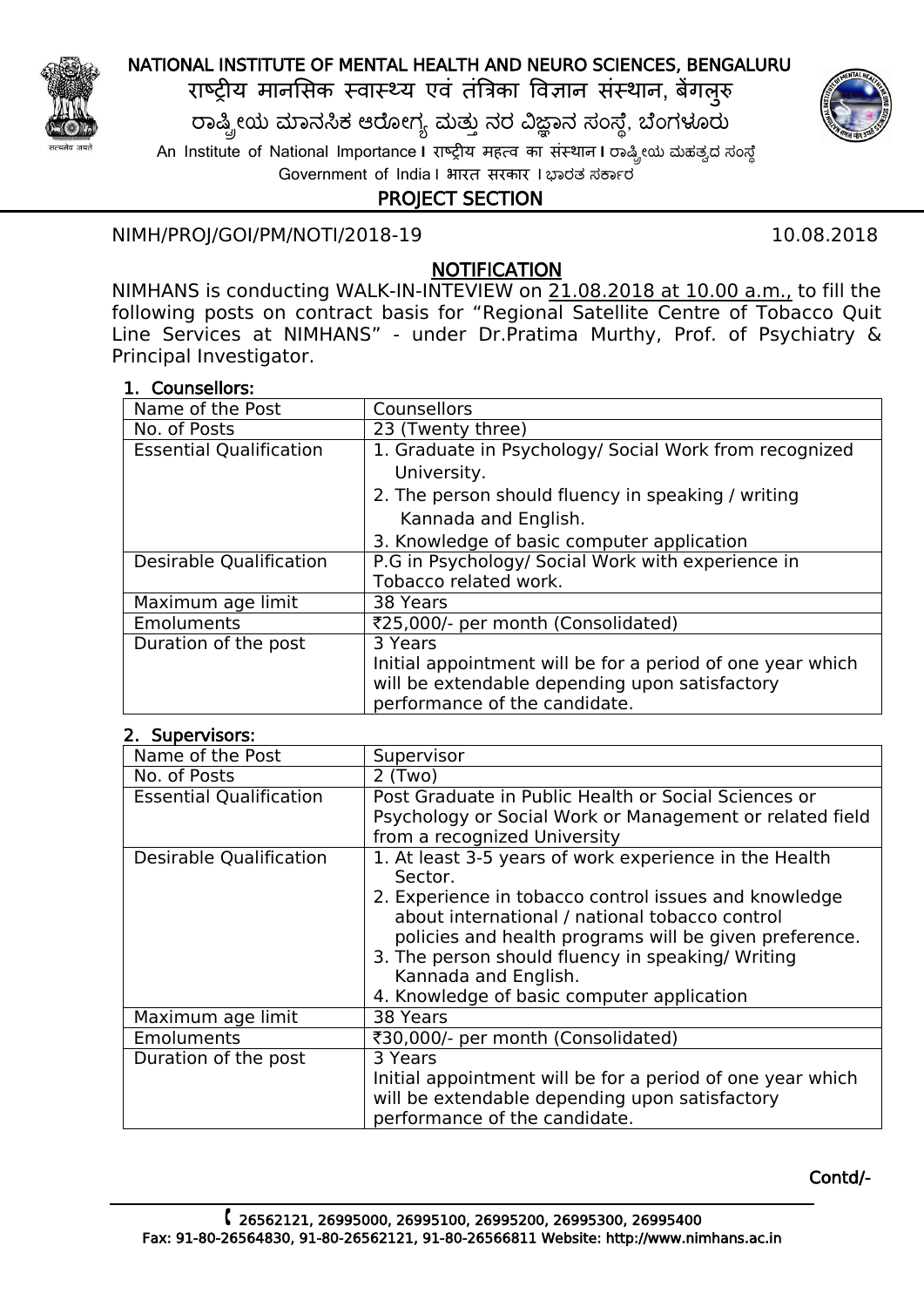

## NATIONAL INSTITUTE OF MENTAL HEALTH AND NEURO SCIENCES, BENGALURU

राष्ट्रीय मानसिक स्वास्थ्य एव तंत्रिका विज्ञान संस्थान, बेंगलुरु

ರಾಷ್ಟ್ರೀಯ ಮಾನಸಿಕ ಆರೋಗ್ಯ ಮತ್ತು ನರ ವಿಜ್ಞಾನ ಸಂಸ್ಥೆ, ಬೆಂಗಳೂರು

An Institute of National Importance **I** राष्ट्रीय महत्व का िंस्थान **I** ರಾಷ್ಟ್ರೀಯ ಮಹತ್ವದ ಸಂಸ್ ೆ Government of India I भारत सरकार I ಭಾರತ ಸರ್ಕಾರ



- : 2 : -

| 3. Medical Officer:            |                                                                                                                                               |
|--------------------------------|-----------------------------------------------------------------------------------------------------------------------------------------------|
| Name of the Post               | <b>Medical Officer</b>                                                                                                                        |
| No. of Post                    | 01 (One)                                                                                                                                      |
| <b>Essential Qualification</b> | a. MBBS                                                                                                                                       |
|                                | b. Experience in working with patients with addiction<br>problems                                                                             |
| Maximum age limit              | 38 Years                                                                                                                                      |
| <b>Emoluments</b>              | ₹50,000/- per month (Consolidated)                                                                                                            |
| Duration of the post           | 3 Years                                                                                                                                       |
|                                | Initial appointment will be for a period of one year which<br>will be extendable depending upon satisfactory<br>performance of the candidate. |

### 4. Junior Assistant:

| Name of the Post               | Junior Assistant                                           |
|--------------------------------|------------------------------------------------------------|
| No. of Post                    | 01 (One)                                                   |
| <b>Essential Qualification</b> | B.Com with minimum of 1 year experience in accounting      |
| Maximum age limit              | 38 Years                                                   |
| Emoluments                     | ₹17,000/- per month (Consolidated)                         |
| Duration of the post           | 3 Years                                                    |
|                                | Initial appointment will be for a period of one year which |
|                                | will be extendable depending upon satisfactory             |
|                                | performance of the candidate.                              |

### 5. Data Entry Operator

| Name of the Post               | Data Entry Operator                                                                                                                                      |
|--------------------------------|----------------------------------------------------------------------------------------------------------------------------------------------------------|
| No. of Post                    | 01 (One)                                                                                                                                                 |
| <b>Essential Qualification</b> | Bachelor's degree with minimum of 1 year experience in<br>Data entry and data management                                                                 |
| Maximum age limit              | 38 Years                                                                                                                                                 |
| <b>Emoluments</b>              | ₹18,000/- per month (Consolidated)                                                                                                                       |
| Duration of the post           | 3 Years<br>Initial appointment will be for a period of one year which<br>will be extendable depending upon satisfactory<br>performance of the candidate. |

### 6. Attenders:

| Name of the Post               | Attender                                                   |
|--------------------------------|------------------------------------------------------------|
| No. of Post                    | 02 (Two)                                                   |
| <b>Essential Qualification</b> | Pass in SSLC / Matriculation or equivalent                 |
| Maximum age limit              | 38 Years                                                   |
| Emoluments                     | ₹10,000/- per month (Consolidated)                         |
| Duration of the post           | 3 Years                                                    |
|                                | Initial appointment will be for a period of one year which |
|                                | will be extendable depending upon satisfactory             |
|                                | performance of the candidate.                              |
|                                |                                                            |

 \* Selected candidates for the posts of Sl.No.1, 2 & 6 have to work on rotational shifts Contd/-